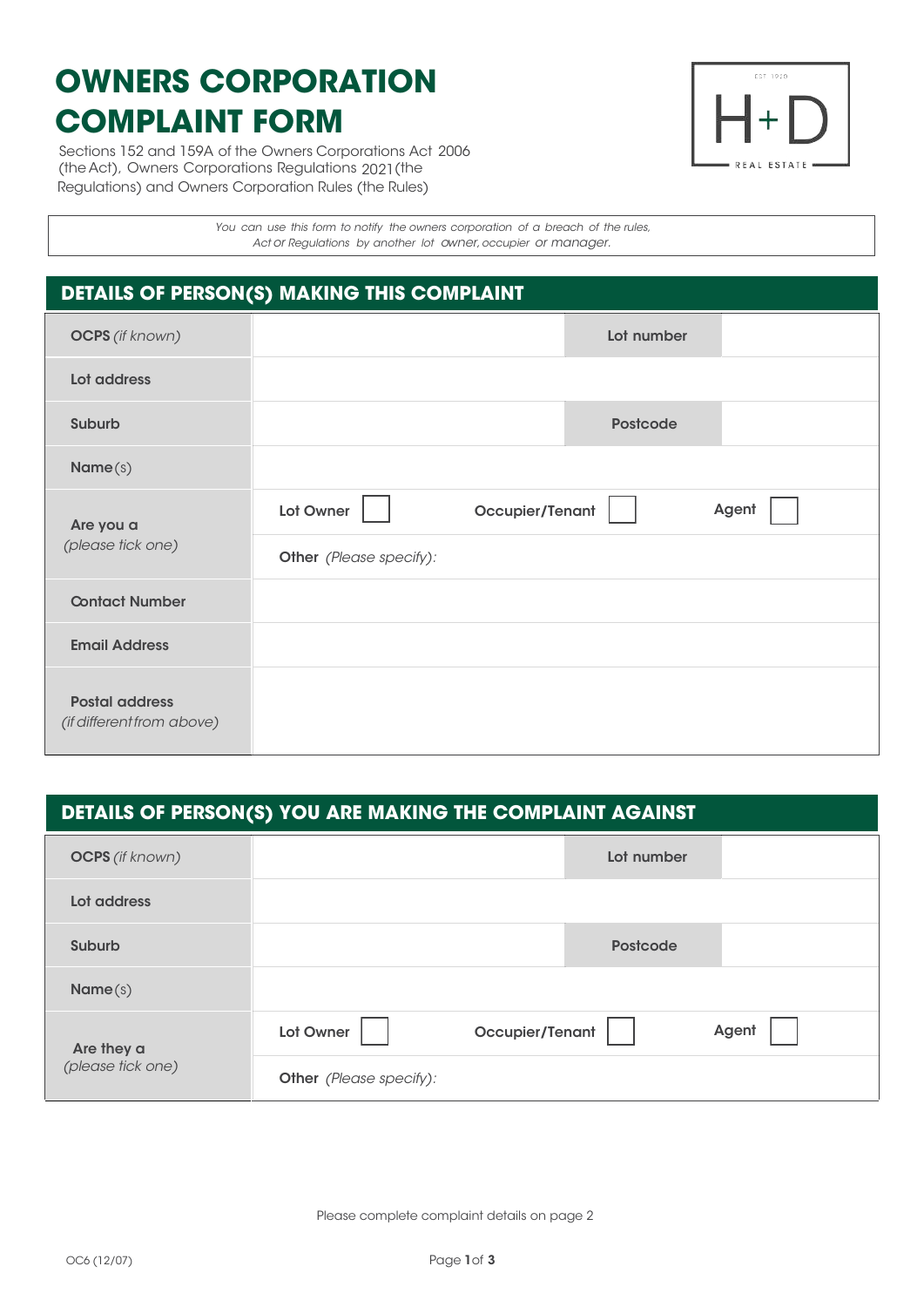#### **DETAILS OF COMPLAINT/ALLEGED BREACH OF THE RULES, ACT OR REGULATIONS**

Describe what the complaint/breach is about including dates and times (if known)

What has beendone to try to resolve this complaint? Please describe what you have done, who you have talked to andwhat they offered to do

What remedy are you seeking – how do you want the problem to be solved?

### **DECLARATION AND SIGNATURE OF COMPLAINANT**

I declarethat the aboveinformation is true andcorrect to the best of my knowledge. I agreethat the information I have given in this form may be used or disclosed by the owners corporation to process and resolve this complaint.

| Signature   |  |
|-------------|--|
| <b>Date</b> |  |